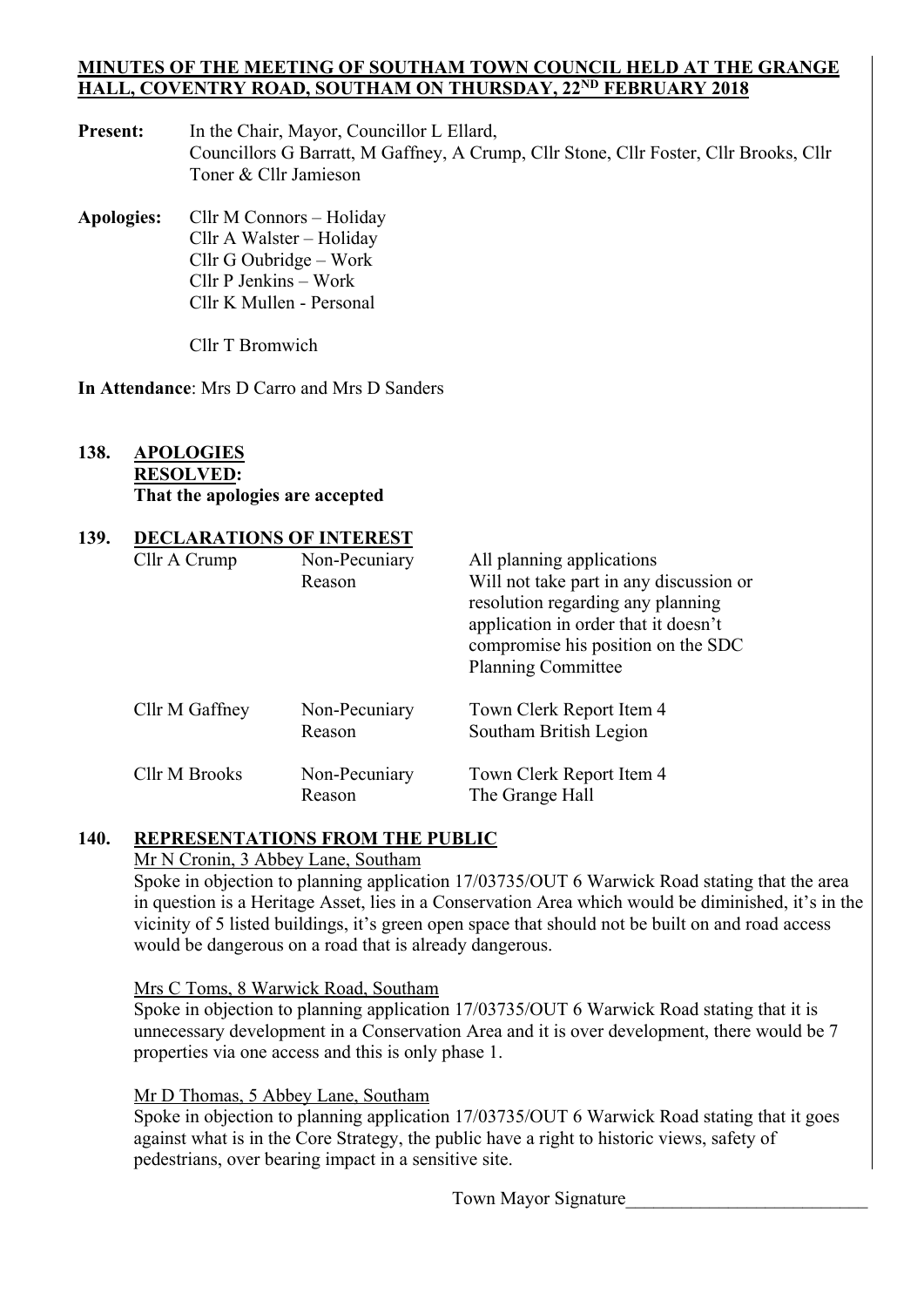Ms A Martin, 8 Abbey Lane, Southam

 Spoke regarding the number of houses being built in Southam that are not appropriate for first time buyers.

## Mrs S Forgan, 1 Abbey Lane, Southam

 Spoke in objection to planning application 17/03735/OUT 6 Warwick Road stating that a section of the wall is in the Area of Restraint, that it is over bearing development and that the ground floors will be looking into the  $3<sup>rd</sup>$  Floor of neighbouring properties.

# **141. MINUTES OF THE PREVIOUS MEETING**

## **RESOLVED:**

**That the minutes of the meeting held on Thursday 25th January 2018, having previously been circulated, be confirmed and signed by the Mayor.** 

**142. POLICE** 

Not in attendance

## **143. ACCOUNTS FOR PAYMENT**

 i)Invoices were available at the meeting for inspection **RESOLVED: That the payment of accounts dated February 2018, totalling £9,821.85 (details attached) be authorised** 

## **Cllr Crump left the meeting**

## **144. APPLICATIONS FOR PLANNING PERMISSION**

- **144.1** i) Council considered the applications for planning permission detailed on the schedule dated February 2018 upon which the Town Council had been consulted by Stratford District Council. (details attached)
- **144.2** ii) Planning Application decisions dated February 2018 **Noted**
- **144.3** iii) Planning Committee Meeting Dates **Noted**

## **Cllr Crump returned to the meeting**

## **145. TOWN CLERK'S REPORT**

# **145.1 PUBLIC REPRESENTATIONS**

i)Representations from Mr Cronin, Mrs Toms, Mr Thomas and Mrs Forgan were addressed under minute 144

ii)Ms A Martin

Was advised that 35% of all new housing developments are Affordable Housing

# **145.2 VARIATION TO STANDING ORDERS RESOLVED:**

 **That the following variation is made to Standing Orders:** 

 **Section 13 - VOTING** 

**"In both England and Wales section 106 of the Local Government Finance Act 1992 prohibits a local councillor in council tax arrears for at least two months from voting on the setting of a precept or any recommendation, resolution or other decision which might affect**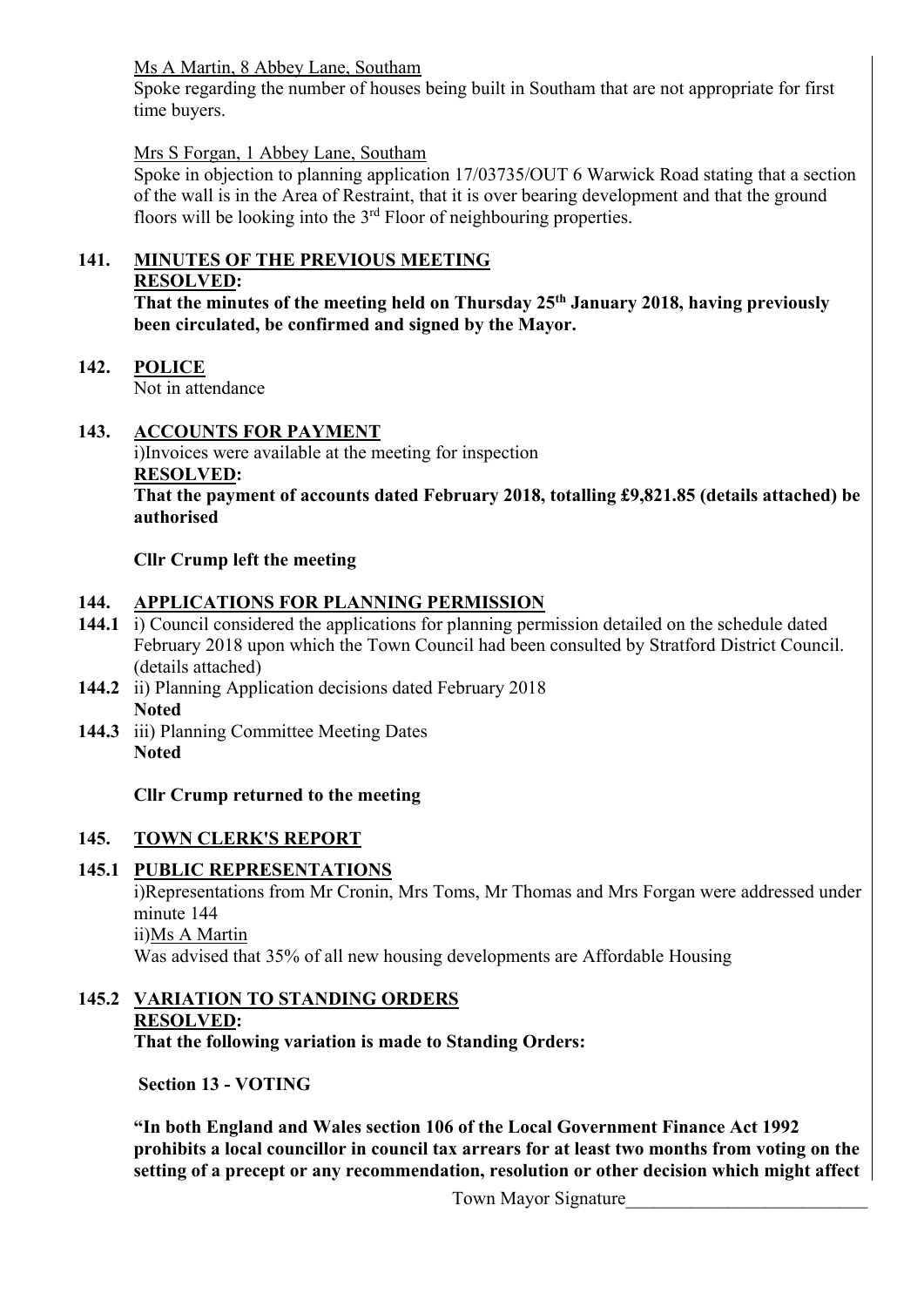**the calculation of the precept. If a local councillor in such a position fails to notify the council of the fact or votes in a prohibited matter, then on prosecution and conviction they may be subject to a fine of up to £1000"** 

#### **145.3 SITE ALLOCATIONS PLAN FOR STRATFORD ON AVON DISTRICT – INTENTION TO PREPARE A LOCAL PLAN**

 Cllr Foster updated the Council on the consultation event and will prepare a report for the next meeting

**RESOLVED:** 

**To formally respond to the consultation stating that Southam, as a MRC has already taken well above the 25% of housing for MRCs and this was acknowledged by the Planning Inspectorate at a recent Planning Appeal, therefore there should be no sites allocated for Southam** 

**145.4 S137 GRANT APPLICATIONS RESOLVED: That the following S137 Grants are awarded:** 

> **Southam 2000 Rotary Run for Rotary 10km Charity Run at Draycote Water Applied for £750 – Awarded Nil Due to the fact that the sporting activities are not based in Southam**

**Southam British Legion 100th Anniversary of the end of World War One Applied for £650 awarded £650** 

**Southam First Southam Flower and Produce Show Applied for £500 – Awarded £500** 

**The Grange Hall Management Committee Application withdrawn** 

**Southam Carnival To provide free activities Applied for £1140 – Awarded £1140** 

**Southam Christmas Lights To purchase bulbs and motifs Applied for £2220 – Awarded £2220** 

**Southam Community Mini Bus Contribution towards a new mini bus Applied for £3000 – Awarded £3000 That the money will not be released until all the necessary funds are obtained** 

**Southam in Bloom To purchase plants and towards the cost of watering Applied for £3000 – Awarded £3000**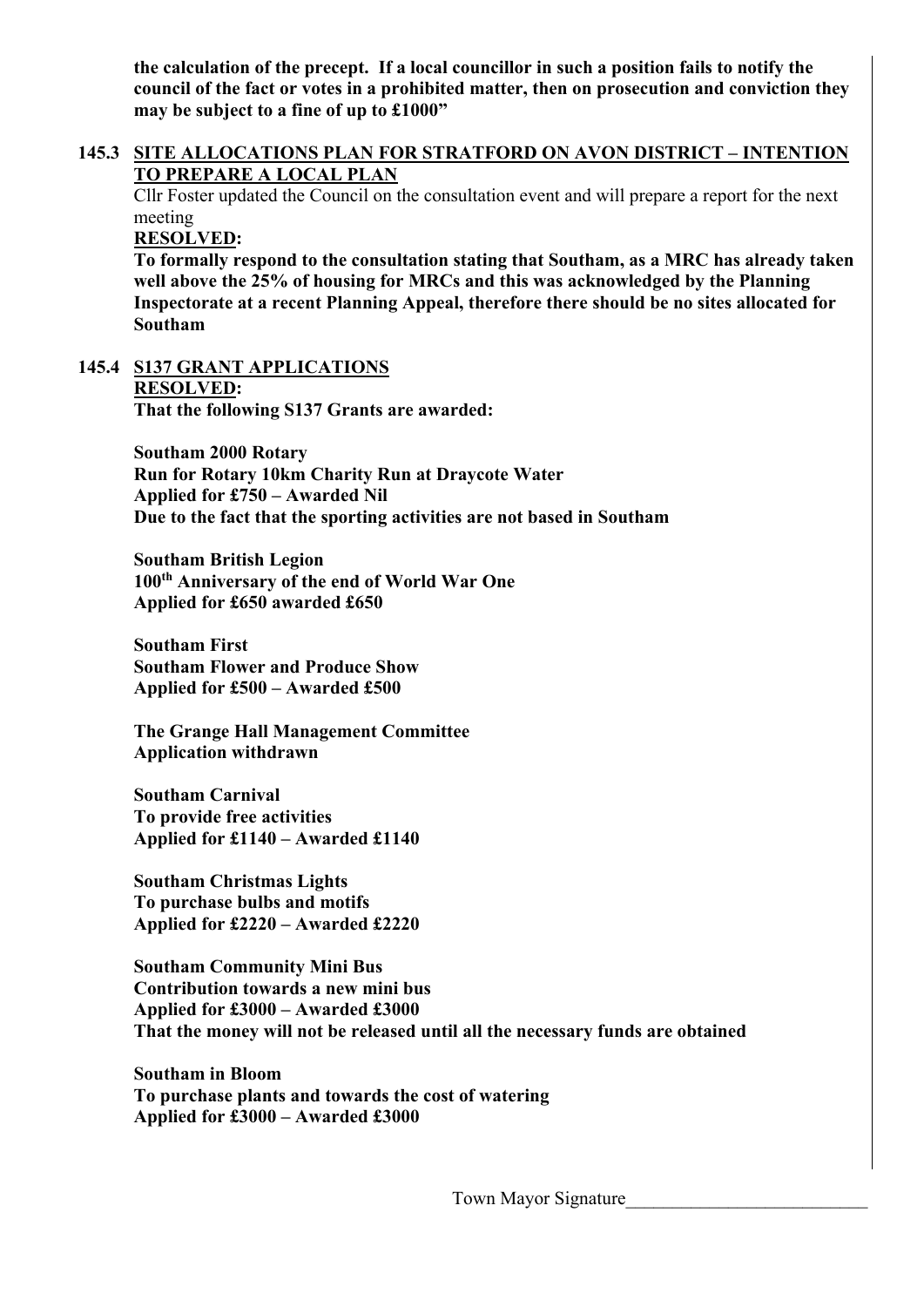**Southam Church and Community Project Towards Youth Club running costs, Holiday Activities & Drop in Homework Club Applied for £3980.80 – Awarded £3980.80** 

**Southam First Southam Retro Revival Applied for £1471 – Awarded Nil Application deferred to the March meeting due to insufficient information** 

**Citizens Advice South Warwickshire Outreach Adviser Salary (one day a week) Applied for £4877.07 – Awarded Nil That the Finance Working Party to meet with Citizens Advice South Warwickshire to discuss costs and put forward a proposal to Council at a future meeting** 

#### **145.5 COUNCIL MEETING DATES ENV DATES Noted**

## **146. CORRESPONDENCE**

i)Southam Heritage Collection **RESOLVED:** 

 **To respond advising that the Town Council will consider a S137 Grant Application from the Southam Heritage Collection when they are in a position to apply.** 

## **147 REPORTS FROM WORKING PARTIES**

## **147.1 ENV WORKING PARTY MINUTES 8TH FEBRUARY 2018**

 **Item 1 – Coventry & Warwickshire Local Enterprise Partnership LEPs** 

Paula Deas – Operations Director – Local Enterprise Partnership, attended the meeting to discuss with members the Coventry & Warwickshire Local Enterprise Partnership and advised the following:

- That they cover the whole of Coventry and Warwickshire
- It is a Public and Private sector partnership
- There are 38 other partnerships
- Funding profiles lasts to the end of this Parliament
- 98% small to medium size enterprises
- LEPS bid for funding from government
- LEPs do the business case
- If LEPs weren't in place there wouldn't be a body to make the bid to government
- Coventry and Warwickshire LEP bid for funding and was successful for Venture House in Stratford on Avon and M40 J12

#### **Item 2 – Greener Southam**

Following Cllr Jenkins attendance at the Low Carbon Britain Conference it was agreed that it would be discussed at ENV to see how Southam could become greener.  **RESOLVED:** 

 **i)The following items to be considered as part of the Neighbourhood Plan:** 

- **Create more Public Open Space and designate Stowe Valley as a protective space**
- **Install Electric Charging points**
- **Create Cycle Ways**
- **More Solar Panels**

Town Mayor Signature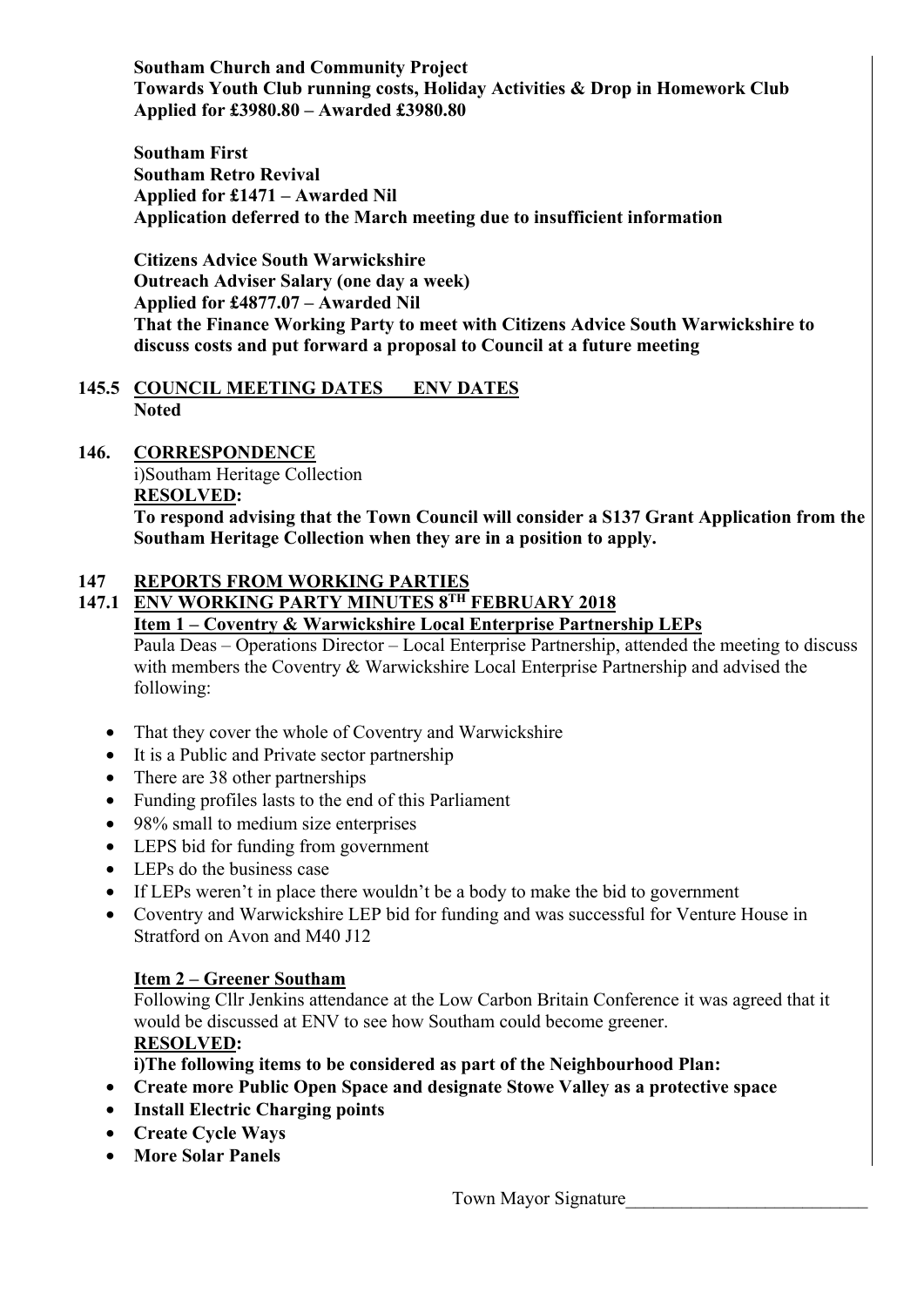**ii)To write to Stagecoach to ascertain what plans they have to move away from diesel and become greener** 

 **iii)To write to SDC to ask whether the New Homes Bonus could subsidise the cost of a second blue bin for those who want one** 

 **iv)To put an article in the Newsletter regarding what can be recycled** 

 **v)Investigate changing the Town Council electric supplier to a green supplier** 

 **vi)Have a school competition for a Greener Southam Poster, Cllr Crump thought that he maybe able to fund a prize** 

 **vii)To write to Shell Garage to see if they will be installing an Electric Charging Point in Southam** 

## **Item 3 – Anti-Social Behaviour (ASB)**

Members considered the correspondence from the ASB Officer regarding the installation of a Mosquito Device at the underpass.

## **RESOLVED:**

 **i)To defer the installation of a Mosquito Device and discuss it again following the Multi Agency meeting** 

 **ii)To speak to SDC to ascertain the costs relating to the CCTV installation at the underpass as part of the SOU3 development to establish whether this is something the Town Council could fund initially and be re-funded the cost when the developer has paid the S106 contribution** 

 **Item 4 – Planning Applications See attached sheet** 

## **147.2 SOUTHAM TOWN COUNCIL - VOLUNTARY DRIVER SCHEME**

Lead Councillor - Councillor Mike Gaffney Councillor Mike Brooks

#### BACKGROUND

 1. Following VASA decision to close the Southam office and remove the service back to S on-Avon at the same time combining this service with VASA Warwick District it was resolved in April 2017 to continue a service to Southam residents based at the Grange Hall and supported by the Town Council.

 2. The office commenced working in May 2017 in the Grange Hall staffed by the same volunteers and providing the same excellent service funded from the present budget to refund drivers mileage expenses but under the management of the Town Council.

#### PROGRESS TO DATE

3. Since the smooth changeover the service has grown.

- a. We now have 14 drivers and recruiting continues.
- b. The Town Clerk has encouraged other surrounding parish councils to join the scheme and currently four have joined us. Bishops Itchington, Harbury and Deppers Bridge, Napton, Priors Marston and Hardwicke. These parish councils contribute a sum of money to the running costs based on their populations. This income is currently £ 1441 per annum.

Town Mayor Signature\_\_\_\_\_\_\_\_\_\_\_\_\_\_\_\_\_\_\_\_\_\_\_\_\_\_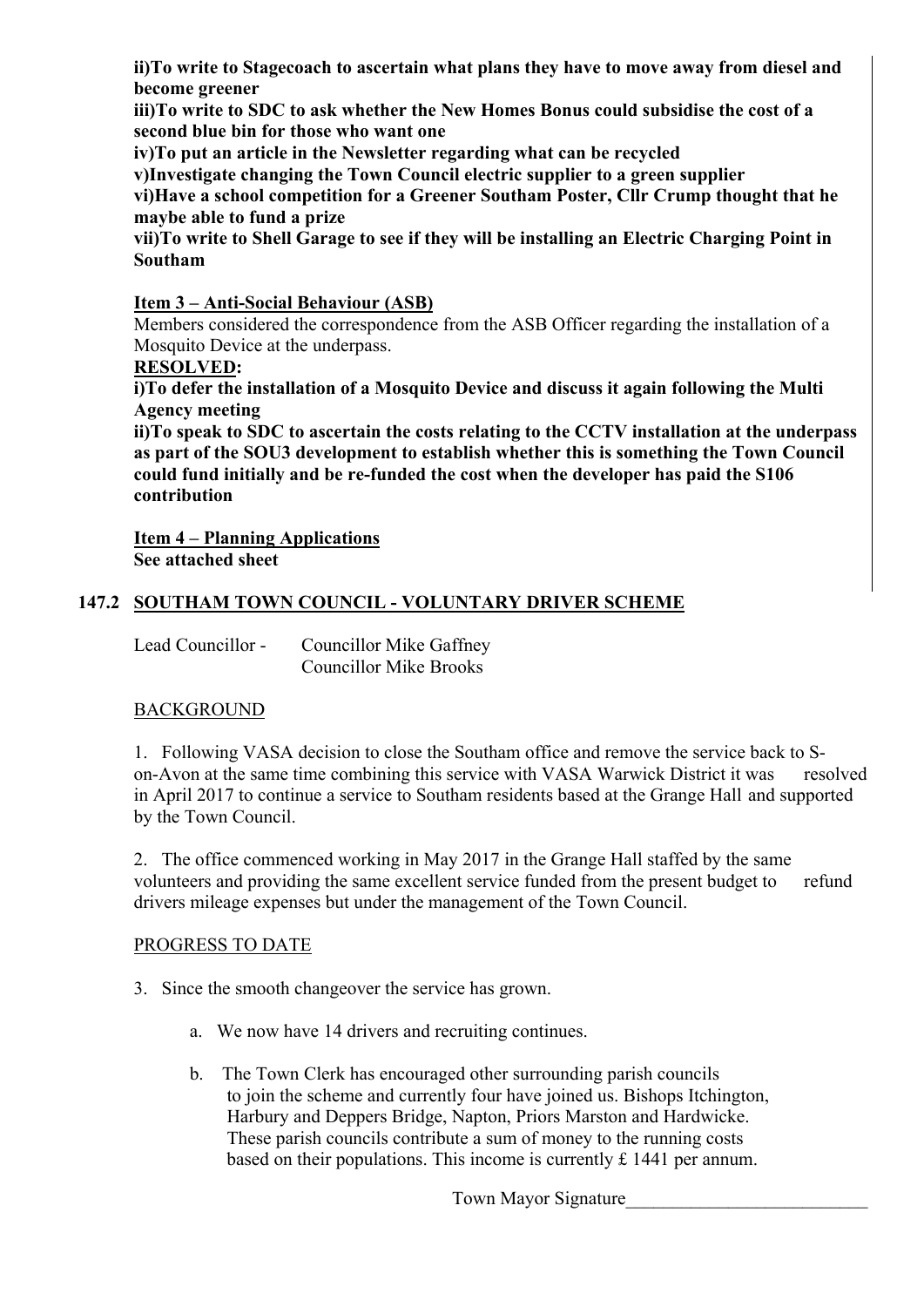- c. Since May 2017 we have carried out 575 journeys with a total mileage of 11615 and 2519 volunteer hours including the booking office.
- d. The service is well advertised in local media including Facebook and local websites and it is clear that this is working by the number of clients we have on a regular and repeat basis.

#### THE WAY FORWARD

4. Monitoring the operation has shown up one of two areas that require attention.

 a. The staff on some occasions may be manning the office with one person and this raises the question of protection within Health and Safety regulations. A coded lock and spyhole is required in the office door.

 b. As the volunteers give their time freely for two hours 5 days a week I consider we should at least provide free tea/coffee.

#### PROPOSAL

 I propose the Town Council approves the expense on items 4a and 4b and we send a letter of thanks to the volunteer staff for their excellent service.

#### **RESOLVED:**

 **That the Town Council approves the expense on items 4a and 4b and we send a letter of thanks to the volunteer staff for their excellent service.** 

#### **147.3 SOUTHAM PUBLIC RIGHTS OF WAY VOLUNTEER GROUP Minutes of the meeting held 18th January 2018 The Grange Hall**

#### ADMINISTRATION

 Mike welcomed and introduced Councillor Gerry Barratt, a new member to the team and provided a brief explanation of the volunteer groups function.

 It was noted that Shona is unable to attend on Thursday`s so future meetings will be scheduled avoiding this day subject to room availability.

The minutes of the meeting held on  $30<sup>th</sup>$  October were agreed and signed off accordingly.

#### **UPDATES ON ACTIONS FROM THE PREVIOUS MEETING**

Working Practices – Risk Assessments. MB stated he had contacted Richard Barnard and can confirm the last version published on Feb 2006 setting out the types of equipment prohibited for use by volunteers, e.g. no solid metal or solid plastic strimmer blades and chainsaws remains unchanged. Under exceptional circumstances volunteers may be able to operate such equipment but only if a qualified member of the County PROW team supervises and subject to appropriate training being delivered.

Andy contacted MB advising he was progressing with PROW to obtain an up-to-definitive map, SP 46 SW, and hopes to obtain one soon. MB added he had found a map in another Council file that showed the town boundary and also showing some of the land owners, he will get photocopies for distribution at the next meeting.

Town Mayor Signature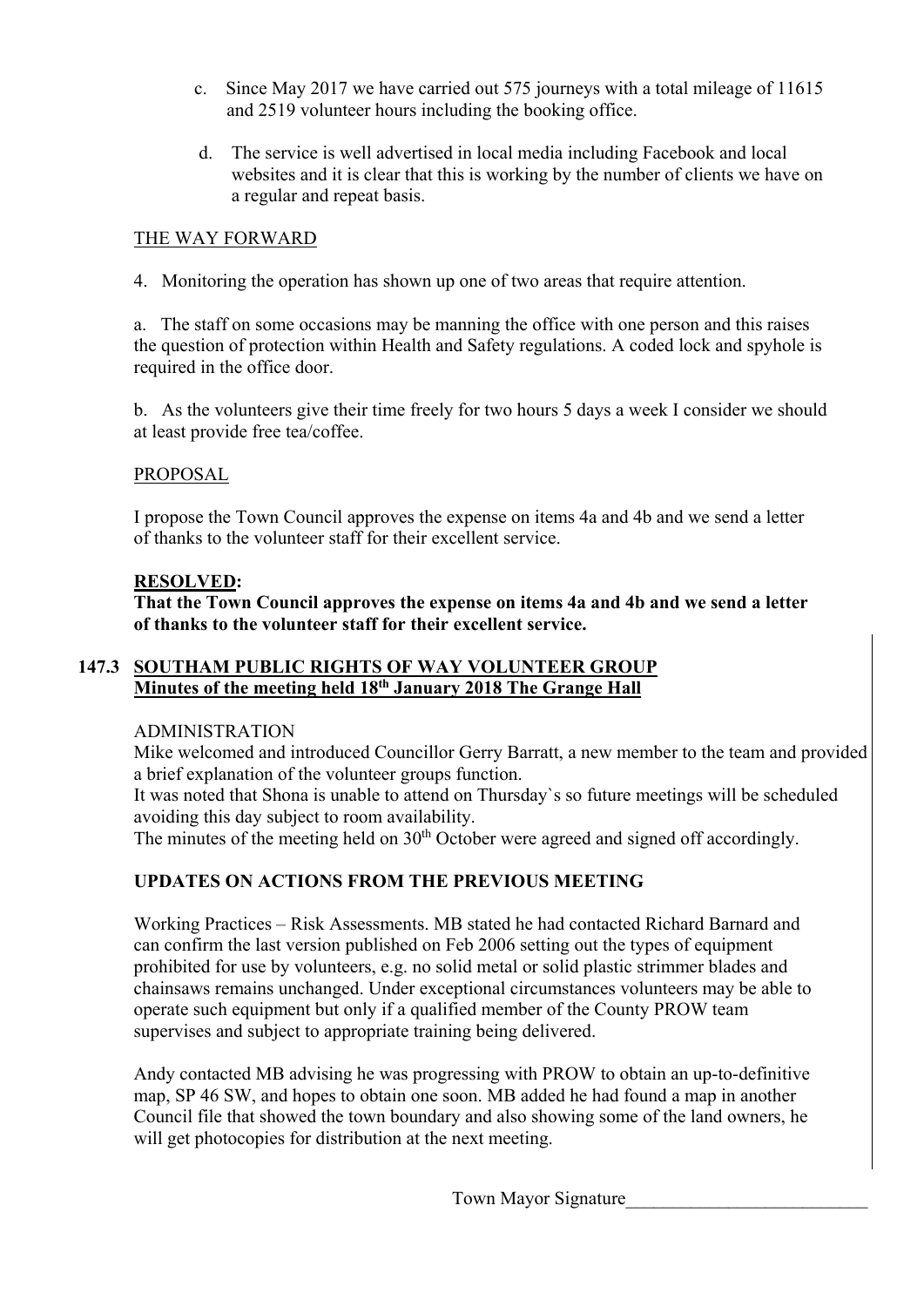There is a list of landowners in the file that's not up to date.

 ACTION – Mike B to see if the support group has a current list, otherwise it will necessitate Land Registry searches (possibly jointly with the Neighbourhood Planning Group who need to do the same). Gareth quoted the fee for Land Registry searches. OUTSTANDING

It was suggested a letter introducing ourselves to landowners would be advisable and a first step to building a working relationship.

ACTION – Mike B and Debbie to draft one. OUTSTANDING

Hi-vis jackets / Tabards or similar, suitably printed with the volunteer group name. Debbie confirmed there are hi-vis tabards in the Council`s emergency plan cabinet that the group can use when we are out working.

Gareth will now take on the responsibility to set up a closed Facebook Group, so members can keep in touch and share issues / photos.

## DATABASE

 MB stated he is keeping a paper file for all our documentation and we discussed having a database we could all access. I was agreed the safest way of doing this is to set up a shared Dropbox ACTION – MB to set one up

## **CONDITION SURVEYS**

Despite the rotten weather over the past couple of months considerable progress has been made and high-quality reports have been drafted.

 The outstanding PROW routes were re-allocated. Members are free to assist on any as they see fit. MB set a deadline for all the surveys to be completed by, this being by the end of March 2018 so that we can move on to the next step. It`s clear from the reports there is plenty of work to be undertaken.

| <b>Allocated to</b>              | PROW No.         | Completed  | <b>Report Drafted</b> |
|----------------------------------|------------------|------------|-----------------------|
| <b>Andy Crump / Mike Brooks/</b> | <b>SM 19, SM</b> |            |                       |
| <b>Gareth Oubridge /</b>         | 19a,             |            |                       |
| <b>Gerry Barratt</b>             | <b>SM</b>        |            |                       |
|                                  | 21               |            |                       |
| <b>Mike Brooks</b>               | <b>SM 180</b>    |            |                       |
| <b>David Howell</b>              | SM 18,           | <b>YES</b> | O/S                   |
|                                  | <b>SM 22</b>     |            |                       |
| <b>Mary Stott</b>                | SM 28,           | <b>YES</b> | <b>YES</b>            |
|                                  | <b>SM 30</b>     |            |                       |
| <b>Michael Ray</b>               | <b>SM 52</b>     | <b>YES</b> | <b>YES</b>            |
| <b>Mike Jaye</b>                 | SM 29,           | <b>YES</b> | <b>YES</b>            |
|                                  | <b>SM 31</b>     |            |                       |
| <b>Shona Hudson</b>              | SM 23,           |            |                       |
|                                  | <b>SM 32</b>     |            |                       |
| <b>Zoe James</b>                 | <b>SM 33</b>     | <b>YES</b> | <b>YES</b>            |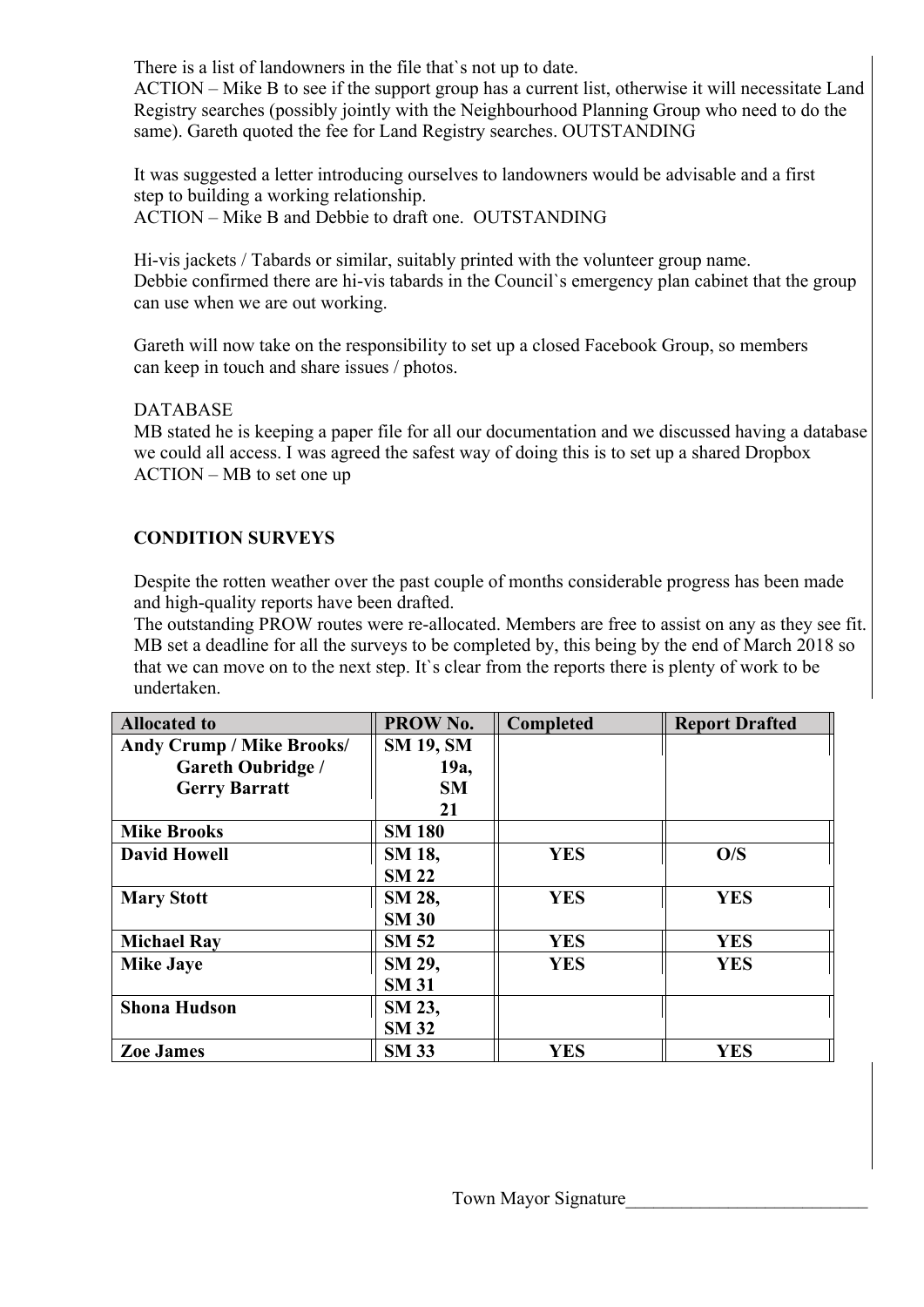#### NEXT STEP

 Once all the surveys have been completed all the data will need to be pulled together into a condition report that will be submitted to the County PROW team. We will need to review all the surveys and list them, prioritising routes that are in most need of urgent action. The completed report also serves the function of listing replacement components required such as way markers, posts, styles etc and assistance from County / landowners where applicable.

 MB, Gareth and Michael Wray said they would collaborate to draft the report. MB also added that there is no need to wait for a response to the delivered report, we can start clearing routes now. It would make sense when we start working to tackle each route separately on a team effort basis

## LADBOKE PARISH COUNCIL

 Zoe has been talking with Richard Barnard and Ladbroke Parish Council who have taken inspiration from our lead and have set up their own volunteer group. It was suggested we could enter into a collaboration, sharing experiences and possibly resources. It was agreed this would be a good idea and could work to our mutual advantage; if successful we may also be able to get other neighbouring parishes interested in doing the same. MB extended an invitation to any of the Ladbroke group members to attend our next meeting if they wish.

NEXT MEETING – Tuesday 27<sup>th</sup> February 2018, bar room the Grange Hall

#### **147.4 WCC FOCUS GROUP MEETING 5TH FEBRUARY 2018**

A discussion took place updating Graham on the background and the following was decided:

 Focus Group One Integrated Secondary School/ Leisure Facilities Education Sufficiency and Quality

 Focus Group Two Transport and Mobility (including impact of HS2) Leisure and Wellbeing

#### ACTION:

- Graham will put together a list of who should be invited, these will include officers from both WCC and SDC and will arrange meeting dates for both focus groups, Debbie will assist where necessary
- A discussion took place regarding Travel Packs, Janet will investigate whether the money could be given to the Town Council to produce a welcome pack for new residents, that will include travel information but also other useful information
- Janet advised that Graham could assist with the Neighbourhood Plan, Mike welcomed the assistance and would invite him to the next meeting
- Janet will investigate why school buses are travelling along Daventry Street instead of using the bypass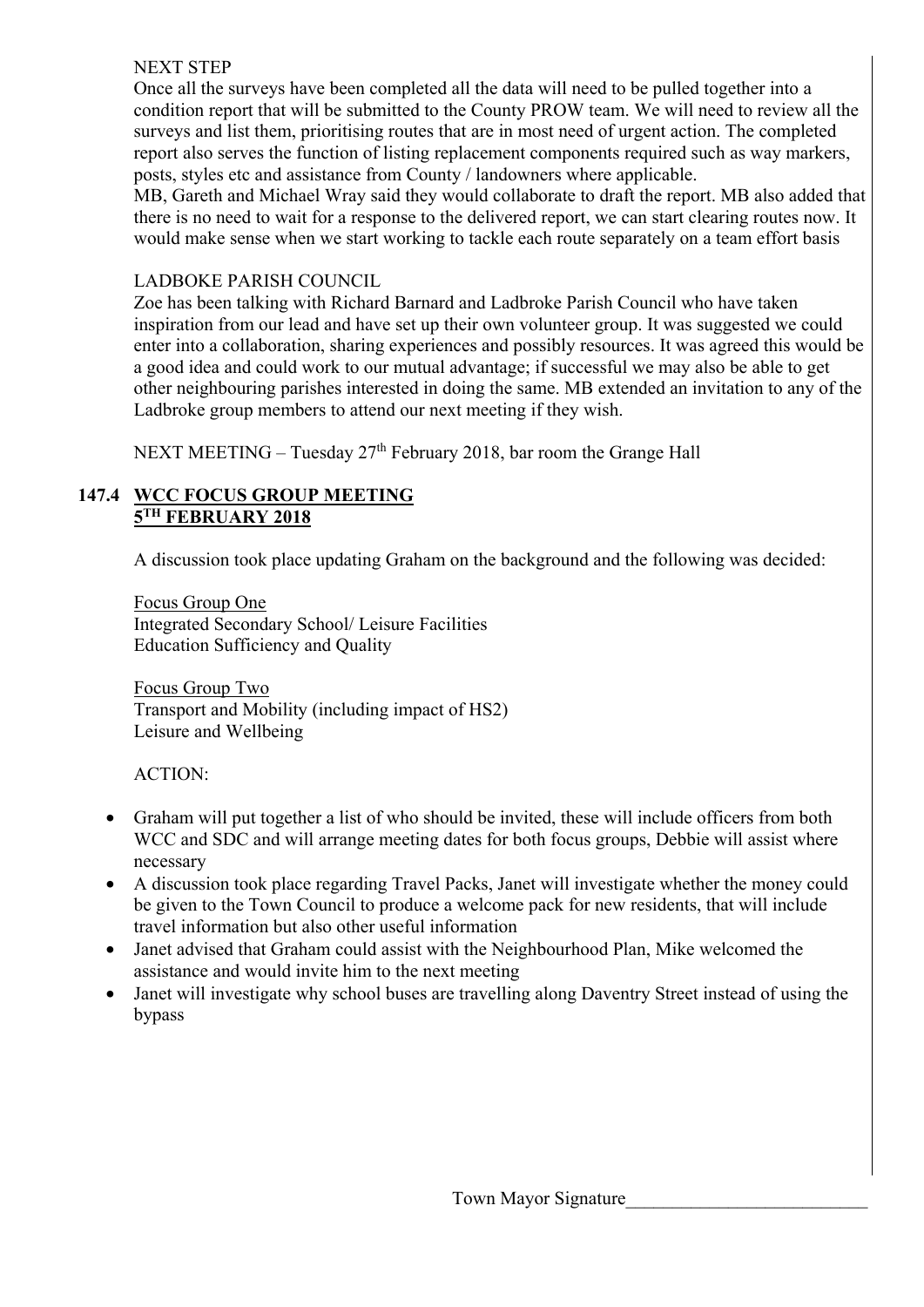## **148. QUESTIONS FOR COUNTY AND DISTRICT COUNCILLORS**

#### Cllr T Bromwich

The report was tabled and noted

## Cllr A Crump

Advised the following**:** 

- Warwick Rd planning application is likely to be dealt with under delegated powers
- Tony perks is addressing the dog fouling issues
- The Manders Croft planning application is likely to be deferred due to legal reasons
- Southam Heritage Collection the lease is progressing
- Residents have been written to regarding the Ash Path and their responsibilities
- Various issues have been raised regarding Parking Enforcement
- Overgrown shrubs and pot holes are being progressed
- A lower speed limit is being considered for the Lower Shuckburgh Rd
- Gave details regarding Targeted Support for Younger People
- The Wood Street refurbishment is being progressed
- Members of the Council will be invited to a site meeting at SOU3

# **149. EXCLUSION OF THE PUBLIC FROM THE MEETING**

## It was moved and

**RESOLVED: that pursuant to Section 1(2) of the Public Bodies (Admission to Meetings) Act 1960 the public be excluded from the meeting because publicity would be prejudicial to the public interest by reason of the confidential nature of the business to be transacted** 

## **150. STAFF SALARIES AND PAYMENT FOR SERVICES RESOLVED:**

 **To authorise the payment of staff salaries dated February 2018**

**Meeting closed at 8.50 pm**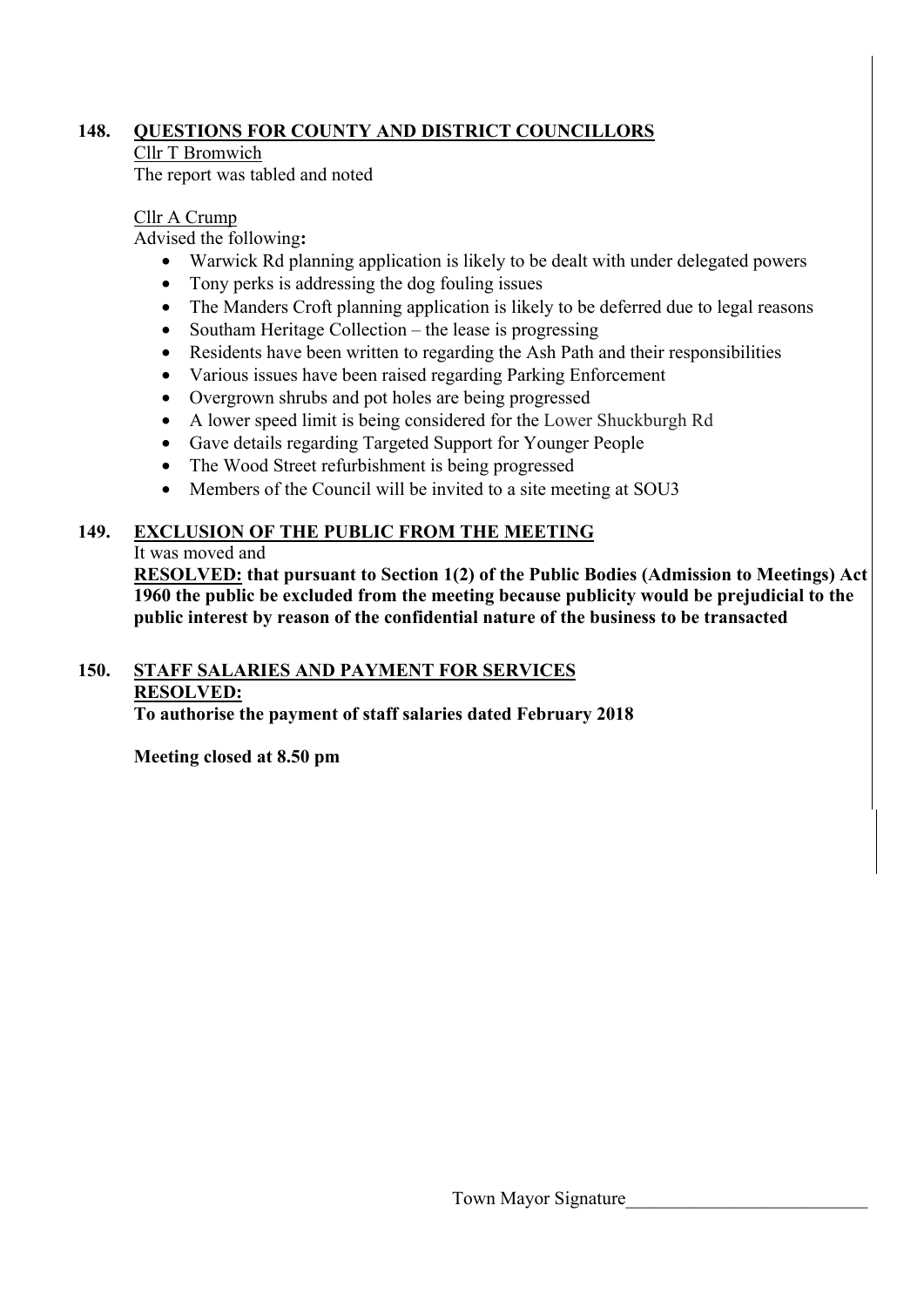| <b>PLANNING APPLICATIONS - SOUTHAM TOWN COUNCIL - FEBRUARY 2018</b> |                                       |                                                         |                                                                                                                                                                                                                                                    |                                           |                                                                                                                                                                                                                                                                                                                                                                                                                                                                                                                                                                                                                                                                                                                                                                                                                                                                                                                                                                                                                                                                                                                                                                                                                                                                                                                                                         |
|---------------------------------------------------------------------|---------------------------------------|---------------------------------------------------------|----------------------------------------------------------------------------------------------------------------------------------------------------------------------------------------------------------------------------------------------------|-------------------------------------------|---------------------------------------------------------------------------------------------------------------------------------------------------------------------------------------------------------------------------------------------------------------------------------------------------------------------------------------------------------------------------------------------------------------------------------------------------------------------------------------------------------------------------------------------------------------------------------------------------------------------------------------------------------------------------------------------------------------------------------------------------------------------------------------------------------------------------------------------------------------------------------------------------------------------------------------------------------------------------------------------------------------------------------------------------------------------------------------------------------------------------------------------------------------------------------------------------------------------------------------------------------------------------------------------------------------------------------------------------------|
| <b>APPLICATION NO.</b>                                              | <b>APPLICANT</b><br><b>NAME</b>       | <b>SITE</b>                                             | <b>PROPOSAL</b>                                                                                                                                                                                                                                    | <b>OBSERVATION</b><br><b>DATE/COMMENT</b> | <b>Comments</b>                                                                                                                                                                                                                                                                                                                                                                                                                                                                                                                                                                                                                                                                                                                                                                                                                                                                                                                                                                                                                                                                                                                                                                                                                                                                                                                                         |
| 18/00455/TREE Mr & Mrs Smith CV47 0JL                               |                                       | 4 Warwick Place, Southam                                | T1 - Willow - Re pollard back to previous points T2 - bird<br>cherry - Re pollard back to previous points                                                                                                                                          |                                           | 6th March 2018 Please refer this application to the Tree Officer                                                                                                                                                                                                                                                                                                                                                                                                                                                                                                                                                                                                                                                                                                                                                                                                                                                                                                                                                                                                                                                                                                                                                                                                                                                                                        |
| APP/J3720/W/1<br>7/3192542                                          | Mrs Lorraine<br>Riley                 | 11 Roman Way, Southam CV47<br>1FN                       | Against refusal of retrospective application for the errection<br>of a boundary fence and change of use of former landscape<br>buffer to domestic garden.                                                                                          | 15th March<br>2018                        | Appeal out of time                                                                                                                                                                                                                                                                                                                                                                                                                                                                                                                                                                                                                                                                                                                                                                                                                                                                                                                                                                                                                                                                                                                                                                                                                                                                                                                                      |
| 18/00043/LBC                                                        | Star Pubs &<br>Bars                   | Bowling Green Inn, Coventry<br>Street, Southam CV47 0EP | Erection of illuminated and non illuminated signs and<br>painting of the exterior of the building                                                                                                                                                  |                                           | 1st March 2018 Please refer this application to the Conservation Officer                                                                                                                                                                                                                                                                                                                                                                                                                                                                                                                                                                                                                                                                                                                                                                                                                                                                                                                                                                                                                                                                                                                                                                                                                                                                                |
| 17/03735/OUT                                                        | Mr Simon<br>O'Brien<br>O'Brien<br>Ltd | Developments 6 Warwick Road, Southam<br><b>CV47 0HN</b> | Outline application with some matters reserved for the<br>demolition of dwelling and single storey roadside building<br>and construction of 5 dwellings, new vehicular access and all<br>necessary ancillary and enabling development.             | 1st March 2018                            | The Town Council objects to this development for the following reasons.<br>1. The site lies in the conservation area and suggests may be of high<br>archaeological importance with mid 17th Century features and deposits which<br>must be protected. Housing need for Southam will be met by other developments<br>elsewhere in the Town therefore the public benefits of this scheme do not<br>outweigh the harm or loss construction would have on the historic environment so<br>is contrary to Core Strategy policy CS.8 paragraph a) points 1 and 2 and<br>paragraph b).<br>2. The design does not reflect the historic setting where a number of listed<br>buildings and monuments exist and is not sympathetic to the streetscene,<br>therefore contrary to Core Strategy policy CS.9 paragraph b) point 2.<br>3. Two access points are planned to serve five dwellings which is an over-<br>provision. The new proposed Northern access is sited directly on a bend apex and<br>would prove hazardous to general traffic and particularly Mercedes waste<br>collection vehicles.<br>4. Loss of green space when Southam already has a proven shortage.<br>5. It's on a sloping site and the large volume of trees planned for felling will<br>present issues for surface water run-off and possibly impact on the flood plain<br><i>itself</i> |
| 18/00347/TEL28                                                      |                                       | Griffin Farm, Rugby Road,<br>Southam, CV47 1BQ          | Notice of intention to install electronic communication<br>apparatus pursuant to the Town and Country Planning<br>general permitted development order 2015 and the<br>electronic communications code conditions and regulations<br>2003 as amended |                                           | THIS NOTIFICATION IS FOR INFORMATION ONLY                                                                                                                                                                                                                                                                                                                                                                                                                                                                                                                                                                                                                                                                                                                                                                                                                                                                                                                                                                                                                                                                                                                                                                                                                                                                                                               |
| 18/00294/FUL                                                        | <b>Mrs Wincott</b>                    | Brooklands Farm, Warwick<br>Road, Southam CV47 0HW      | Creation of a new access                                                                                                                                                                                                                           |                                           | Southam Town Council objects to this application. Brooklands Farm<br>is already served by a perfectly good access. The applicant has<br>given no justification for the proposed new access and has not<br>7th March 2018 demonstrated a business need.                                                                                                                                                                                                                                                                                                                                                                                                                                                                                                                                                                                                                                                                                                                                                                                                                                                                                                                                                                                                                                                                                                  |